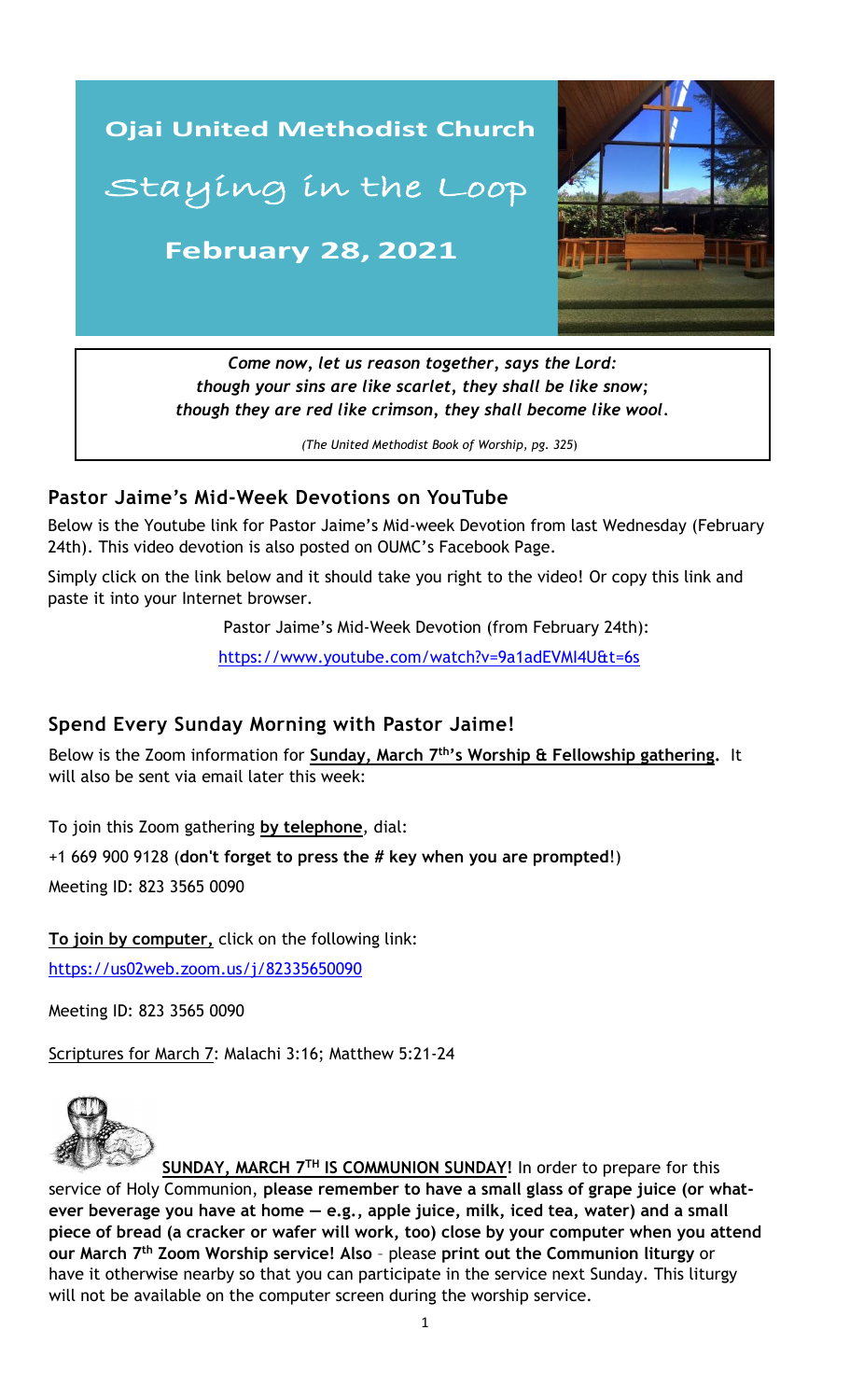# **Lent: Time to discover your own path**

Our Lenten journey is underway, 40 days of self-examination meant to deepen our relationship with God. Check out these ideas, from the *United Methodist Now* online newsletter, for finding your way through this holy season. (Cut and paste the *looooooong* weblink below into your browser)!

#### *https://www.umc.org/en/content/40-days-of-lent-find-your-own-spiritual-*

*path?utm\_source=umnow&utm\_medium=email&utm\_campaign=members&utm\_content=40%20days02/22/2021 &mkt\_tok=eyJpIjoiTm1ZeU5qTmtNekkxWmpJeSIsInQiOiJRK09ZMjJzUnFmWTFwb2gwVDlNaHU3RGc3NzN1eFVVO U0yVHhCUm02MUNEREdhM1wvQ0dXa29IS1NKWDRPK1lJS01OazRmUXRRb0tjNnpIQ3lTRnIzT083cjR0ZW5VTzVrNVR HaCtmaHE0SU4xUmpZb05DT2JjaURSSjA4YVN1U0YifQ%3D%3D*

### *JOURNEY TO THE CROSS: SECOND SUNDAY IN LENT*

*SERVE. The COVID-19 pandemic has impacted many traditional ways you can serve others in your community. But we know God continues to command us to care for "the least of these." This week, consider the special gifts and talents God has given you. How can you creatively serve your family, neighbors, and co-workers?*

# **Pray Unceasingly…**

Although we are not currently able to gather in person to worship or pray, we most certainly can still pray together! As the Apostle Paul wrote in his Epistle to the Romans (Chapter 8), "*Nothing can separate us from the love of God through Christ Jesus*." Prayer connects us all, as God's Children. And nothing can ever separate us!

This week let us be in prayer for each other and for our dear brothers and sisters listed below.

**For strength and health:** The family of Wilma Coke; the family of Bruce Smale (friend of the Tholl's); Lyle (Nancy Dennis' brother, suffering from Multiple Myeloma); the family of Monyeen Harris; Brandon (brother of Linda Aldous & Carol Longhom's friend diagnosed with cancer); Larrilyn Bangs (recovering from Covid); Diana Criger (recovering from a recent seizure); Brenda Nelson and Bob Murphy (Marie Forrest's cousins); Jesse Rusch; Pastor Rachel and Nick (and son Hunter David); David & Barbara Mark (health and financial issues); Ryan Hayes (Monica's husband); Marilee Sherman; Donna Gross (Taundra Roddick's mother); Lisa (Doreen's niece); Katie (friend of Soni Wright); Carol Longhom; Aleena (granddaughter of the Dennis's); Linda Harris; Laurie King; Linda Aldous; Casey Roddick; Stella Lorraine Preston; Pauline Malos (living at The Artesian); Joel (suffering from COVID symptoms); Richard (dealing with challenging, hard times).

**Our homebound friends:** Lorayn Nelson, Robin Chambliss, Bob Unruhe, Norma Mitrany, Elaine Nelson, Allen Spencer, Lynn Hernandez, Jeanne Keyser, Pauline Larwood.

**For our Covenant Churches:** ReNew Mission (South Pasadena) and Pastor Sam Park; Burbank First UMC and Pastor Sam B. Kim.

**For our Church Leadership:** North District Office; Rev. Jim Powell; staff and district leaders; Cal-Pac Conference; Bishop Grant Hagiya; staff and conference leaders.

#### **Other prayers:**

\_\_\_\_\_\_\_\_\_\_\_\_\_\_\_\_\_\_\_\_\_\_\_\_\_\_\_\_\_\_\_\_\_\_\_\_\_\_\_\_\_\_\_\_\_\_\_\_\_\_\_\_\_\_\_\_\_\_\_\_\_\_ those serving and their families; Ojai's Homeless neighbors; the continued actions of justice in All those effected by COVID-19; all people in the work field battling and working with COVID-19 head on; all who are quarantined; all who are alone in hospitals; all who are facing financial issues due to loss of jobs and/or unemployment; all who are feeling anxious and uncertain; all who are navigating how to remain connected with loved ones; Immigrants and their families; a sense of community among students; our UMC Denomination; Veterans the Black Lives Matter movement; the young people who are demanding change with respect, peace, and their powerful voices; for the mental health and stability of all people during these trying times…

## *GOD… IN YOUR MERCY… HEAR OUR PRAYERS. AMEN!*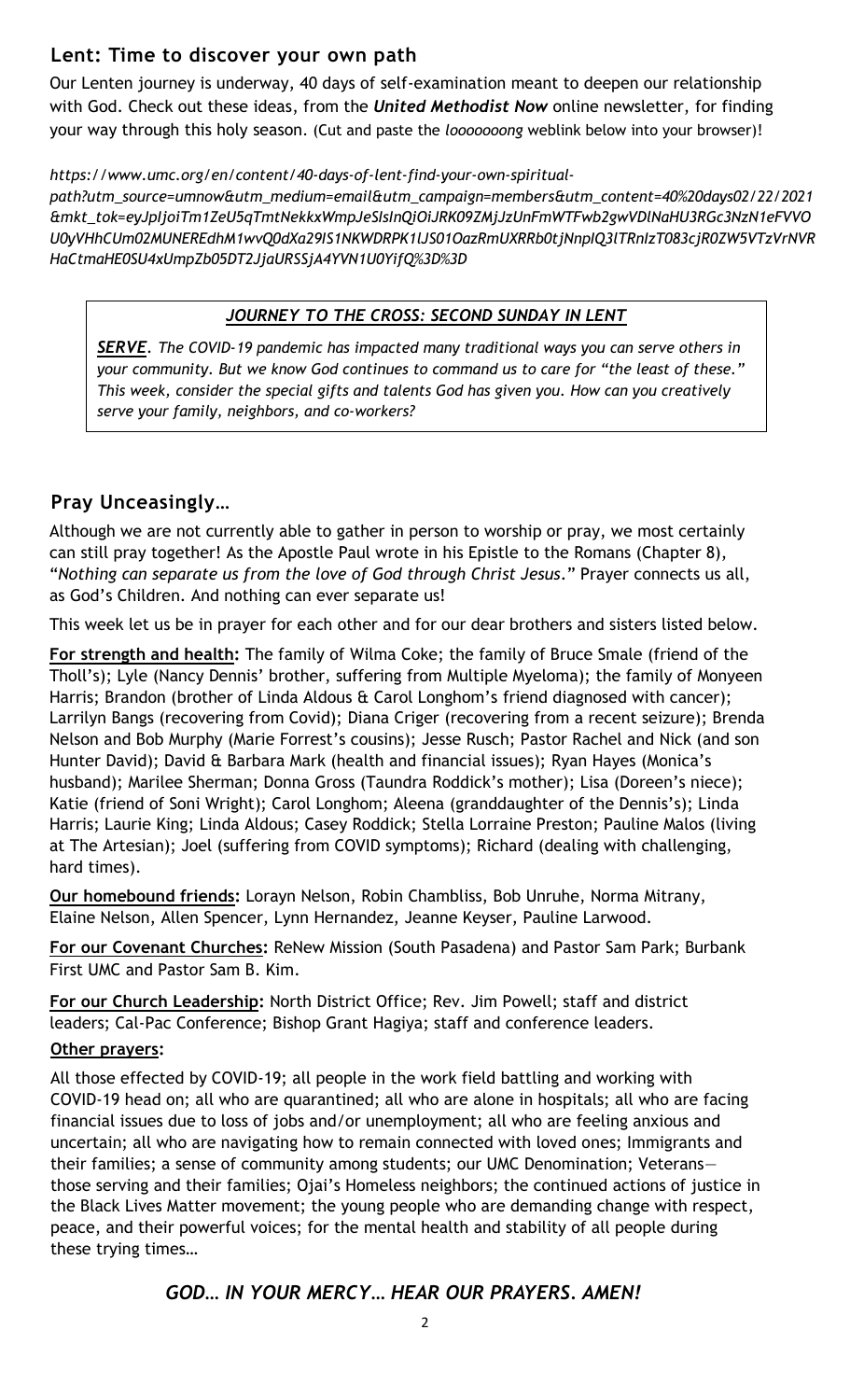*From the Pastor's Desk...* 

One of my favorite TV shows to watch is "*The Golden Girls*." I think it's clever and wellwritten. In one episode the mother, Sophia, informs her daughter, Dorothy, that it was time for Dorothy to "*learn the sauce*"; in other words, learn how to make the 100-year-old recipe for special sauce that had run in Sophia's family for generations. As the story unfolds, we find out that each year a member of the family would add one special ingredient to the foundational sauce. And all the ingredients that were added to that foundational sauce were intended to *work together* to enhance and strengthen the sauce, through their own individual and unique flavor values.

That TV sitcom story reminds me of 1 Corinthians 3:10-11; 16-23. In his letter to the Corinthians, after nearly two years of building the church's foundation, Paul tells the church that, "According to the grace of God given to me, like a skilled master builder I laid a foundation, and someone else is building on it. Each builder must choose with care how to build on it. For no one can lay any foundation other than the one that has been laid; that foundation is Jesus Christ."

God's wisdom is the cross of Christ – and Paul's work was aligned with that foundational reality. True wisdom wasn't to be found in the power, eloquence, social standing, or cultural competition that seemed to enthrall the Corinthian church at that time. A building must fit its foundation, supported by it, and shaped to match it and Paul wisely built the Corinthian church on Christ - crucified as the church's one foundation.

In his Letter to the Corinthians, Paul was stressing that the church is not just any building, but the temple of God, the place of God's presence. Paul felt that the shared life of the community is indwelt by God. Paul's focus was communal: it is the community of faith, the "*you together*," that's the holy place of God's presence and glory. Authentically Christian spirituality is rooted in life together as the community of God's people and rooted in the working of God within those very real human relationships.

Paul wanted the people within the Corinthian church to work together as a team. Each person possessed a different, yet complementary gift that, when used together, would build up the church. Paul asks, "Do you not know that you are God's temple and that God's Spirit dwells in you?" The way we live should be markedly different from the rest of the world. The church is more than brick and mortar; it's also people. We are the church *together! We* are God's temple with the Spirit dwelling in us.

Paul wanted the people to take a good, hard look at themselves and what they were doing. Were they encouraging one another in the faith, or were they fighting with each other? Were they building one another up, or tearing each other apart? According to Paul, God does not take lightly destructive behavior within the church. People who cause damage will be answerable to God. "For God's temple is holy," Paul writes, "And *you* are that temple."

The church does not belong to itself, and it certainly does not belong to any other human, but to Christ alone. In verses 21 & 22, Paul tells us that that! He says, "All belong to us, and we belong to Christ, and Christ belongs to God."

Sounds like a great "recipe" for Christian living, when we all add our own unique and beautiful "ingredients" to the church's foundation – Jesus Christ. I don't know about you, my friends... but I think it's definitely time that *we all learn the sauce!* Amen!



Have a blessed week, dear ones – and *be a blessing to others!* Pastor Jaime